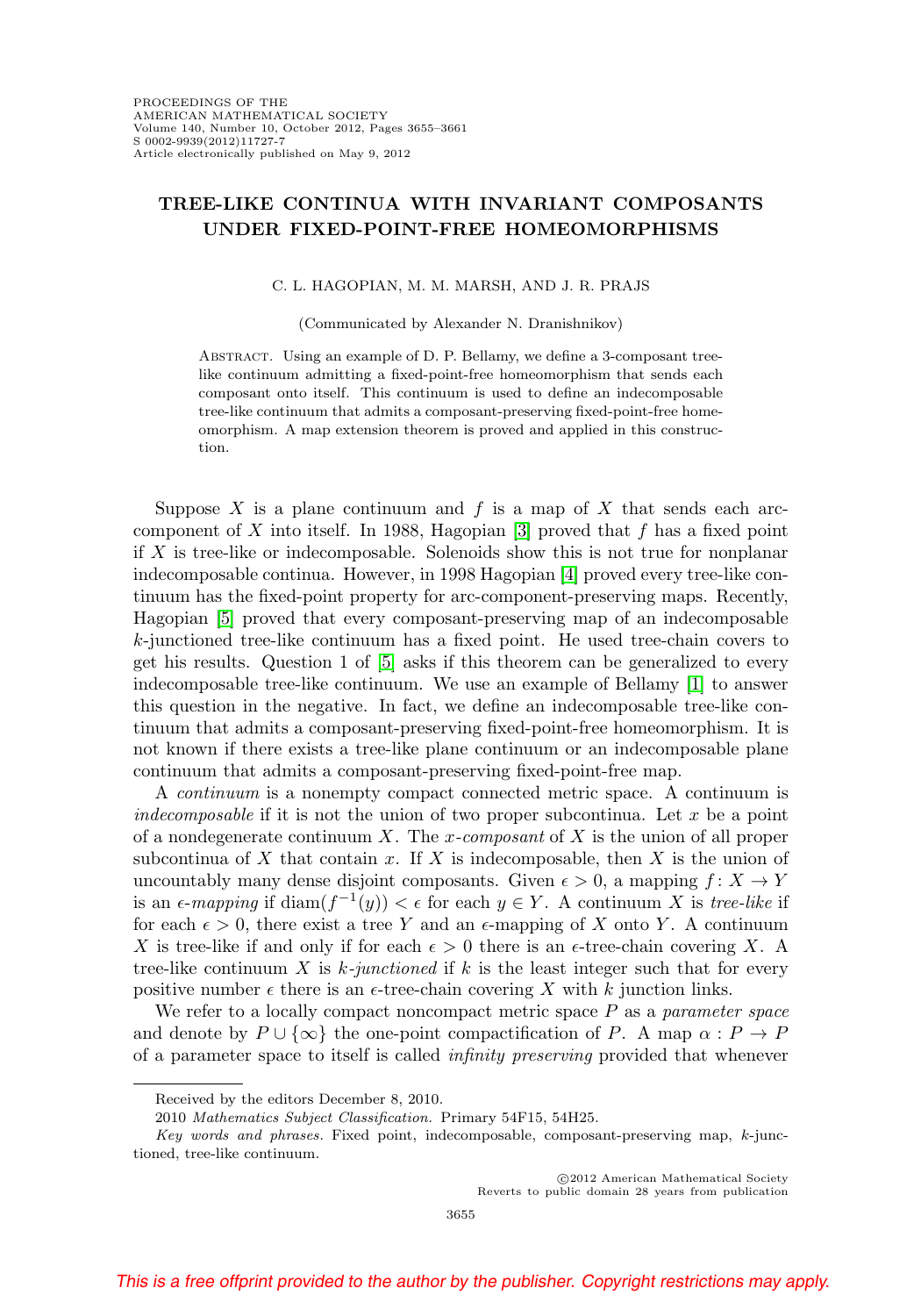a sequence  $\{p_n\} \subset P$  converges to  $\infty$  in  $P \cup \{\infty\}$  (denoted by  $p_n \to \infty$ ), it follows that  $\alpha(p_n) \to \infty$  in  $P \cup \{\infty\}.$ 

Our first result is a general map extension theorem. We need a special case of this theorem, namely Corollary [1,](#page-2-0) to construct our example. It may be helpful for the reader to note the statement of Corollary 1 before proceeding with Theorem [1](#page-1-0) and its proof.

<span id="page-1-0"></span>**Theorem 1.** Let P be a parameter space and X a compact metric space with metric d. Suppose that  $g: P \to X$ ,  $f: X \to X$ , and  $\alpha: P \to P$  are maps such that  $\alpha$  is infinity preserving and  $\lim d(fg(p_n), g\alpha(p_n)) = 0$  whenever  $p_n \to \infty$ . Then there exist a compact metric space  $\hat{X}$ , with metric  $\mu$ , containing X, an embedding  $h: P \to \hat{X}$  with  $h(P) = \hat{X} - X$ , and a map  $\hat{f}: \hat{X} \to \hat{X}$  such that

- (a)  $\lim \mu(h(p_n), g(p_n)) = 0$  whenever  $p_n \to \infty$ ,
- (b)  $\hat{f}|X = f$  and  $\hat{f}(\hat{X} X) \subset \hat{X} X$ , and
- (c)  $fh(p) = h\alpha(p)$  for each  $p \in P$ .

Moreover, if f and  $\alpha$  are homeomorphisms, then  $\hat{f}$  is also. If P and X are connected, then so is  $X$ .

*Proof.* Let  $\rho$  be a metric on  $P \cup \{\infty\}$  with diam  $(P \cup \{\infty\}) < 1$ . In the product  $X \times (P \cup \{\infty\}) \times [0, 1]$ , let  $\mu$  denote the product metric and define two disjoint sets, topological copies  $X_1 = X \times \{\infty\} \times \{0\}$  and  $P_1 = \{(g(p), p, \rho(p, \infty)) : p \in P\}$  of X and P, respectively. We show that  $\hat{X} = X_1 \cup P_1$  is the desired space, where, in the final conclusion, we identify  $X_1$  with its projection X. For the sake of the proof we use distinct symbols,  $X_1$  and  $X$ . Let  $f_1: X_1 \to X_1$  and  $g_1: P \to X_1$ be the maps corresponding to  $f : X \to X$  and  $g : P \to X$ , respectively. That is,  $f_1(x,\infty,0)=(f(x),\infty,0)$  for  $x\in X$ , and  $g_1(p)=(g(p),\infty,0)$  for  $p\in P$ . The map  $h(p)=(g(p), p, \rho(p, \infty))$  defines an embedding  $h : P \to X$  with  $h(P) = P_1$ . If  $p_n \to P_1$  $\infty$  for  $\{p_n\} \subset P$ , we have  $h(p_n)=(g(p_n), p_n, \rho(p_n, \infty))$  and  $g_1(p_n)=(g(p_n), \infty, 0)$ , and thus (a) clearly holds.

If a sequence  $p_n$  in P has no convergent subsequence, that is,  $p_n \to \infty$ , then  $g_1(p_n)$  has a subsequence converging in  $X_1$ , and thus  $h(p_n)$  has a convergent subsequence in  $\tilde{X}$  by (a). This shows that  $\tilde{X}$  is compact. Since  $P_1$  has a limit point in  $X_1$ , in the case when X and P are connected, it follows that  $\hat{X}$  is connected.

Define  $\hat{f} : \hat{X} \to \hat{X}$  by  $\hat{f}(x) = f_1(x)$  for  $x \in X_1$ , and  $\hat{f}(x) = h \alpha h^{-1}(x)$  for  $x \in P_1$ . By definition  $\hat{f}|X_1 = f_1$ ,  $\hat{f}(\hat{X} - X_1) = \hat{f}(P_1) \subset P_1 = \hat{X} - X_1$ , and  $\hat{f}h(p) = h\alpha(p)$ for  $p \in P$ .

To verify the continuity of  $\hat{f}$  we note that  $X_1$  is closed in  $\hat{X}$  and show that  $\lim \hat{f}(x_n) = \hat{f}(x_0)$  for every sequence  $\{x_n\} \subset P_1$  converging to some  $x_0 \in X_1$ . For such a sequence  $x_n$ , let  $p_n = h^{-1}(x_n)$  and note that  $x_n = (g(p_n), p_n, \rho(p_n, \infty))$  and  $x_0 = (y_0, \infty, 0)$ , where  $y_0 = \lim g(p_n)$ . We have  $p_n \to \infty$ . The map  $\alpha$  is infinity preserving, and thus  $\alpha(p_n) \to \infty$ . By the continuity of f,  $\lim f g(p_n) = f(y_0)$ . Since  $\lim d(fg(p_n), g\alpha(p_n)) = 0$ , it follows that

$$
\lim \hat{f}(x_n) = \lim h \alpha h^{-1}(x_n) = \lim h \alpha(p_n) = \lim (g \alpha(p_n), \alpha(p_n), \rho(\alpha(p_n), \infty))
$$

$$
= \lim (fg(p_n), \infty, 0) = (f(y_0), \infty, 0) = \hat{f}(x_0).
$$

We note in the definition of  $\hat{f}$  that if f and  $\alpha$  are homeomorphisms, then  $\hat{f}$  is also.  $\Box$ 

## This is a free offprint provided to the author by the publisher. Copyright restrictions may apply.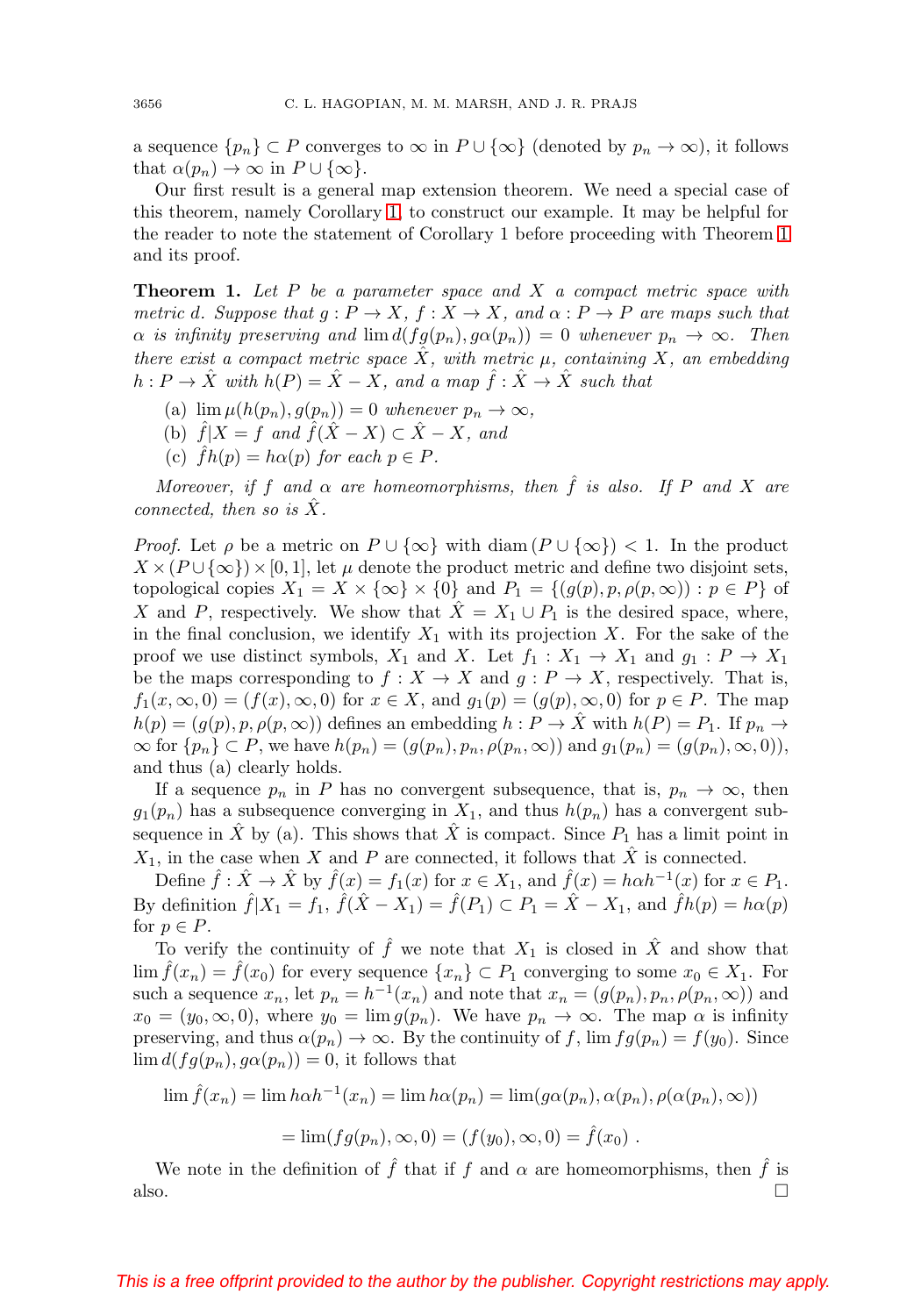A set S in a topological space X is said to be *uniquely arcwise connected* provided that for every two distinct points  $p, q \in S$  there is a unique arc in S having p and q as its endpoints. Let X be a continuum with metric d. A topological ray (or a ray) in X is a uniquely arcwise connected subset R of X for which there exists a one-to-one surjective mapping  $\alpha : [0, \infty) \to R$ . A topological line (or a line) in X is a uniquely arcwise connected subset  $L$  of  $X$  for which there exists a one-to-one surjective mapping  $\beta : \mathbb{R} \to L$ . The maps  $\alpha$  and  $\beta$  in these definitions are called parametrizations of R and L, respectively. The assumption of the unique arcwise connectivity on a ray R (or a line  $L$ ) ensures a unique arc order structure on R  $($ or  $L$ ). Thus, for example, we avoid calling simple closed curves (and some other continua) rays. This order agrees with the order structure of  $[0, \infty)$  as the domain of any parametrization of R.

Rays  $R_1$  and  $R_2$  in a space X are called *asymptotic* if there exist parametrizations  $\alpha_1 : [0, \infty) \to R_1$  and  $\alpha_2 : [0, \infty) \to R_2$  such that  $d(\alpha_1(t), \alpha_2(t)) \to 0$  as  $t \to \infty$ .

We now state a special case of Theorem [1,](#page-1-0) which reflects the form of this theorem that will be used in our construction.

<span id="page-2-0"></span>**Corollary 1.** Let  $R_1$  be a ray in a continuum X and let  $f: X \to X$  be a homeomorphism such that  $f(R_1)$  is a ray asymptotic to  $R_1$ . Then there exist a continuum  $\hat{X} = X \cup R$ , where R is a ray in  $\hat{X}$  asymptotic to  $R_1$  and satisfying  $R \cap X = \emptyset$ , and a homeomorphism  $\hat{f} : \hat{X} \to \hat{X}$  such that  $\hat{f}|X = f$  and  $\hat{f}(R) = R$ .

*Proof.* Let  $\alpha_1 : [0, \infty) \to R_1$  and  $\alpha_2 : [0, \infty) \to f(R_1)$  be parametrizations such that  $d(\alpha_1(t), \alpha_2(t)) \to 0$  as  $t \to \infty$ . We apply Theorem [1](#page-1-0) to the parameter space  $P = [0, \infty)$ . Let  $g = \alpha_1 : P \to X$ . Note that  $\alpha = \alpha_2^{-1} f \alpha_1 : P \to P$  is a homeomorphism and  $\alpha$  is infinity preserving. We have that  $d(fg(t), g\alpha(t)) =$  $d(f\alpha_1(t), \alpha_1\alpha_2^{-1}f\alpha_1(t)) = d(\alpha_2\alpha_2^{-1}f\alpha_1(t), \alpha_1\alpha_2^{-1}f\alpha_1(t)) \to 0$  as  $t \to \infty$ . The existence of  $\hat{X}$  and  $\hat{f}: \hat{X} \to \hat{X}$  follows from Theorem [1.](#page-1-0)  $\Box$ 

If X and Z are continua with  $X \subset Z$ , then X is terminal in Z provided that for each continuum  $K \subset Z$  intersecting X either  $K \subset X$  or  $X \subset K$ . Notice in Corollary 1 that if  $R_1$  limits on X, then X is terminal in  $\ddot{X}$ . This structure will be common throughout the paper.

<span id="page-2-1"></span>**Proposition 1.** Let  $f : X \to X$  be a fixed-point-free homeomorphism on a continuum X and  $Y = X \cup R$ , where R is a ray with endpoint e limiting on X but disjoint with X; that is,  $R \cap X = \emptyset$  and  $\overline{R} \cap X = X$ . Let  $\hat{f} : Y \to Y$  be a homeomorphism such that  $f|X = f$ . Then the wedge sum Z (at the point e) of two disjoint copies of Y admits a fixed-point-free homeomorphism  $h$ . Furthermore,  $Z$  has exactly three composants, each of which is invariant under h.

*Proof.* We note that  $\hat{f}(X) = X$  and  $\hat{f}(R) = R$ . Since R has unique endpoint e, we have  $f(e) = e$ . Let  $Y_1 = X_1 \cup R_1$  and  $Y_2 = X_2 \cup R_2$  be disjoint copies of Y. Let  $Z = Y_1 \vee Y_2$  be the wedge sum of  $Y_1$  and  $Y_2$  such that the endpoints of  $R_1$ and  $R_2$  are identified to the single point  $e_0$ . Let  $f_i : X_i \to X_i$  and  $\tilde{f}_i : Y_i \to Y_i$ for  $i \in \{1,2\}$  be the corresponding homeomorphisms as given in the hypothesis. Define  $g: Z \to Z$  so that  $g(x) = \hat{f}_1^{-1}(x)$  for  $x \in Y_1$  and  $g(x) = \hat{f}_2(x)$  for  $x \in Y_2$ . Thus  $g: Z \to Z$  is a homeomorphism,  $g(e_0) = e_0$ ,  $g(X_i) = X_i$ , and  $g(R_i) = R_i$  for  $i \in \{1, 2\}.$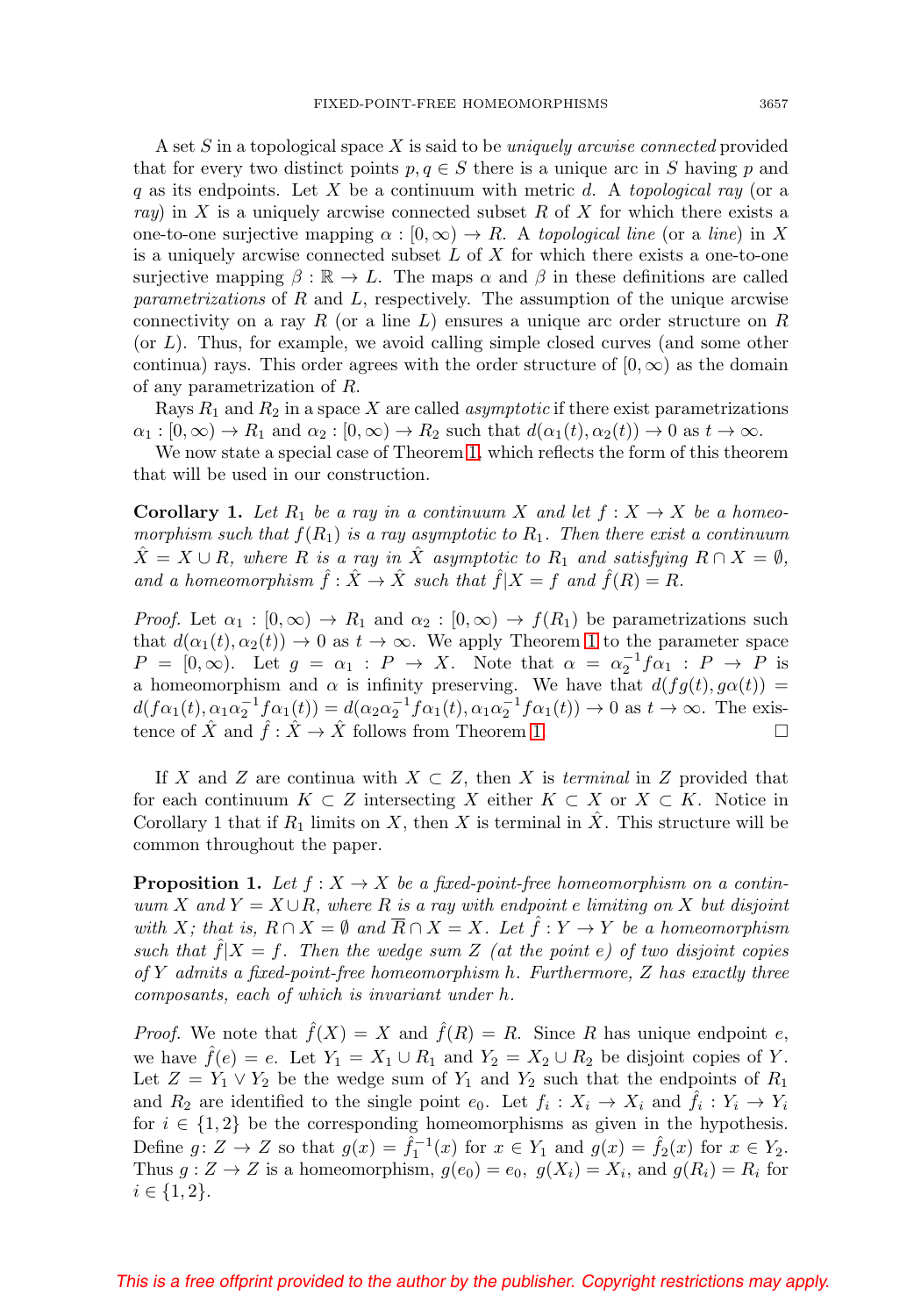For notational convenience, since  $R_1 \vee R_2$  is a topological line, we identify  $R_1 \vee R_2$ with R in such a way that  $e_0 = 0$ ,  $R_1 = (-\infty, 0]$  and  $R_2 = [0, \infty)$ . Since  $g(\mathbb{R}) = \mathbb{R}$ ,  $g(X_2) = X_2$ , and g is fixed-point-free on  $X_2$ , it follows that either  $g(x) > x$  for all sufficiently large x or  $g(x) < x$  for all sufficiently large x. Assume  $g(x) > x$  for all  $x \in [N, \infty)$ , where N is some positive number. (The other case is similar.)

Thus  $\hat{f}_2$ , which coincides with g on  $R_2$ , moves sufficiently large numbers toward  $X_2$ . The maps  $\hat{f}_1$ ,  $\hat{f}_2$  are both congruent to  $\hat{f}: Y \to Y$ , and  $\hat{f}_1^{-1}$  coincides with g on  $R_1$ . Thus g moves all numbers less than or equal to some  $M \in (-\infty, 0]$ outward away from  $X_1$ . In other words,  $g(x) > x$  for  $x \in (-\infty, M]$ . We have  $x < g(x) < 0 < y < g(y)$  for all  $x \in (-\infty, M]$  and  $y \in [N, \infty)$ . Define  $h(x) = g(x)$ for  $x \in X_1 \cup (-\infty, M] \cup [N, \infty) \cup X_2$  and extend h linearly on  $[M, N]$ . Then h is strictly increasing on R, moving points away from  $X_1$  and toward  $X_2$ . Note that Z has exactly three composants,  $X_1 \cup (R_1 \vee R_2)$ ,  $X_2 \cup (R_1 \vee R_2)$ , and Z itself. Also,  $h: Z \to Z$  is a fixed-point-free homeomorphism such that  $h(X_1) = X_1$ ,  $h(X_2) = X_2$ , and  $h(\mathbb{R}) = \mathbb{R}$ .

We now construct an example of a 3-composant tree-like continuum that admits a fixed-point-free homeomorphism that leaves composants invariant. To begin the construction, we need

- 1. an indecomposable tree-like continuum  $Y$  in which one composant  $S$  is topologically the union of a fan  $F$  and a topological ray  $R$  that meet only at the point v, which is the branchpoint of  $F$  and the endpoint of  $R$ , and
- 2. a fixed-point-free map  $q$  on  $Y$  such that
	- a.  $g(E) = E$ , where E is the endpoint set of F, and
	- b. if  $c \in E$ , then g restricted to  $[c, v] \cup R$  is a homeomorphism onto  $[g(c), v] \cup R$ .

Examples satisfying these conditions have been described in  $[1, 8, 9]$  $[1, 8, 9]$  $[1, 8, 9]$ . We will use Bellamy's tree-like continuum [\[1\]](#page-5-3).

<span id="page-3-0"></span>**Example 1.** There is a tree-like continuum with exactly three composants that admits a fixed-point-free homeomorphism h leaving each composant invariant.

*Proof.* Let B be Bellamy's continuum and let X be Bellamy's second indecomposable tree-like continuum after applying the Fugate-Mohler technique [\[2\]](#page-5-6). That is,  $X = \lim_{\longleftarrow} \{B, g\}$ , where g is the fixed-point-free map on B. We recall that each composant of  $X$  is either a ray or a line. Let  $S$  be the composant of  $B$  that contains a fan F with endpoint set E, and let v be the branchpoint of F. We have the properties listed above. Additionally, since g is fixed-point-free,  $g(v)$  is in  $R \setminus \{v\}$ .

For  $p, q \in B$ , let  $[p, q]$  be the unique arc in B from p to q, if it exists. Let  $\alpha$ be a homeomorphism from [1, 2] to  $[v, g(v)]$  with  $\alpha(1) = v$ . For  $1 \le t \le 2$  and  $n \in \mathbb{N} \cup \{0\}$ , extend  $\alpha$  to  $[1,\infty)$  letting  $\alpha(t+n) = g^{n}(x)$  whenever  $x \in [v,g(v)]$  and  $\alpha(t) = x$ . Note that  $\alpha(t+n) = g^n(\alpha(t))$  for all  $t \geq 1$  and  $n \in \mathbb{N} \cup \{0\}$ . If  $c \in E \subset B$ , let  $R_c = [c, v] \cup R$ . Take a homeomorphism  $f_c$  from [0, 1] to  $[c, v]$  with  $f_c(0) = c$ , and extend it to  $[0, \infty)$  letting  $f_c(t + 1) = \alpha(t + 1)$ . Observe that  $f_c : [0, \infty) \to R_c$ parametrizes  $R_c$ ,  $f_c(1) = v$ ,  $f_c(t+2) = g(f_c(t+1))$ , and  $f_c(t+1) = f_{c'}(t+1)$  for all  $t \in [0, \infty)$  and  $c, c' \in E$ .

Define  $\sigma: X \to X$  to be the shift homeomorphism  $(x_1, x_2, \dots) \mapsto (x_2, x_3, \dots),$ which is fixed-point-free [\[2\]](#page-5-6). Let  $\{a_n\} \subset E$  be such that  $g(a_{n+1}) = a_n$ . Letting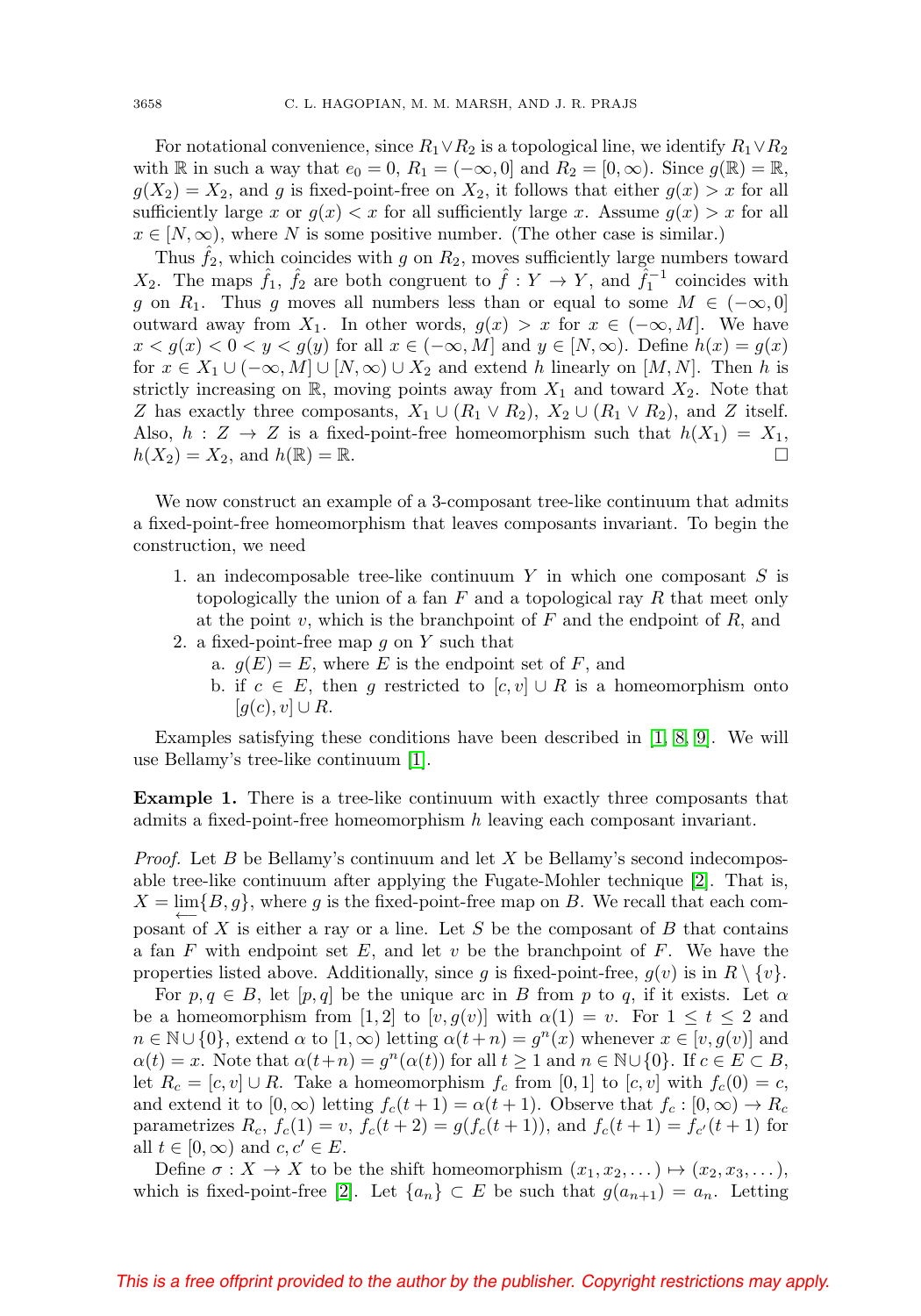$\mathbf{a} = (a_1, a_2, \dots), b_n = a_{n+1}$  for  $n \geq 1$ , and  $\mathbf{b} = (b_1, b_2, \dots)$ , we notice that  $\mathbf{a}, \mathbf{b} \in X$ and  $\sigma(\mathbf{a}) = \mathbf{b}$ . Moreover,  $g(R_{a_{n+1}}) = R_{a_n}$  and  $g(R_{a_{n+1}}) \cdot R_{a_{n+1}} \to R_{a_n}$  is a bijection by Property 2b above.

Let  $\mathbf{R}_a = \lim_{n \to \infty} \{R_{a_n}, g | R_{a_n} \}$  and  $\mathbf{R}_b = \lim_{n \to \infty} \{R_{b_n}, g | R_{b_n} \}$ . Notice that both  $\mathbf{R}_a$  and **Rb** are subspaces of X and  $\sigma(\mathbf{R}_a) = \mathbf{R}_b$ . In fact they are rays, and we define their corresponding parametrizations  $f_a : [0, \infty) \to \mathbf{R}_a$  and  $f_b : [0, \infty) \to \mathbf{R}_b$  as follows. Let  $f_a(t)$  and  $f_b(t)$  be the unique points in  $\mathbf{R}_a$  and  $\mathbf{R}_b$  having their first coordinates equal to  $f_{a_1}(t)$  and  $f_{b_1}(t)$ , respectively. Given  $\epsilon > 0$  we choose a natural number n such that each two points in  $X$  having their first  $n$  coordinates equal are within a distance less than  $\epsilon$ . For  $t > n$  the first n coordinates of both  $f_a(t)$  and  $f_b(t)$  are  $f_{a_1}(t) = f_{b_1}(t), f_{a_2}(t-1) = f_{b_2}(t-1), \ldots, f_{a_n}(t-n+1) = f_{b_n}(t-n+1),$  and thus  $\mathbf{R}_a$  and  $\mathbf{R}_b$  are asymptotic. Since the projections  $R_{a_n}$  and  $R_{b_n}$  of  $\mathbf{R}_a$  and  $\mathbf{R}_b$ , respectively, are dense in B, the rays  $\mathbf{R}_a$  and  $\mathbf{R}_b$  are dense in X.

Hence, by Corollary [1,](#page-2-0) we let R be a ray limiting on  $\mathbf{R}_a$  and let  $\hat{\sigma} : X \cup R \rightarrow$  $X \cup R$  be a homeomorphic extension of  $\sigma: X \to X$  such that  $\hat{\sigma}(R) = R$ . Applying Proposition [1,](#page-2-1) the result follows.

A map  $f: X \to Y$  is atomic if  $f^{-1}(y)$  is a terminal continuum in X for each  $y \in Y$ Y . Note that an atomic map must be surjective. The following known proposition is easy to prove.

<span id="page-4-0"></span>**Proposition 2.** Let  $f : X \to Y$  be a nonconstant atomic map between continua X and Y. Then  $X$  is indecomposable if and only if  $Y$  is indecomposable.

<span id="page-4-1"></span>**Example 2.** There is an indecomposable tree-like continuum that admits a fixedpoint-free homeomorphism leaving each composant invariant.

*Proof.* Let  $Z$  be the continuum guaranteed by Proposition [1](#page-2-1) with  $X$  being the second Bellamy continuum, as defined in the proof of Example [1.](#page-3-0) Thus  $Z$  is a compactification of the real line with two copies of  $X$ ,  $X_1$  and  $X_2$ , as the remainder of this compactification, and with the real line limiting on  $X_1$  when  $x \to -\infty$ , and on  $X_2$  when  $x \to \infty$ . Let  $h : Z \to Z$  be the fixed-point-free homeomorphism as in Proposition [1](#page-2-1) with  $h(x) > x$  for each number x. Consider the product  $C \times Z$ , where C is the Cantor set defined in  $[0, 1]$  as usual. In this product we identify each pair of points  $(c_1, y_1)$  and  $(c_2, y_2)$  whenever either

- (1)  $y_1 = y_2, y_1 \in X_2$  and  $c_1 + c_2 = 1$  or
- (2)  $y_1 = y_2, y_1 \in X_1$  and  $3^n c_1 + 3^n c_2 = 5$  for some  $n \in \{1, 2, \dots\}.$

Let  $q: C \times Z \rightarrow T$  be the quotient map of this identification with the quotient space  $T$ . Figure 1 shows a schematic picture of the fourth approximation of this construction. The homeomorphism  $h: Z \to Z$  induces a homeomorphism  $h: T \to Z$ T that leaves invariant each copy of X in T, that is, the continua  $q(c \times X_1)$  and  $q(c \times X_2)$ . These copies are terminal in T because  $X_1$  and  $X_2$  are terminal in Y. If we apply another quotient map and identify these copies to points, the quotient space is the "simplest indecomposable continuum", the bucket handle  $B_H$ , which is indecomposable. This last quotient map is atomic, and thus  $T$  is indecomposable by Proposition [2.](#page-4-0) Since dim  $T = 1$ , the bucket handle continuum  $B<sub>H</sub>$  is tree-like, and the fibers of this atomic map are tree-like, it follows that  $T$  is tree-like  $[7,$  $(6.14)$ , p. 18. Clearly, h preserves the composants of T.  $\Box$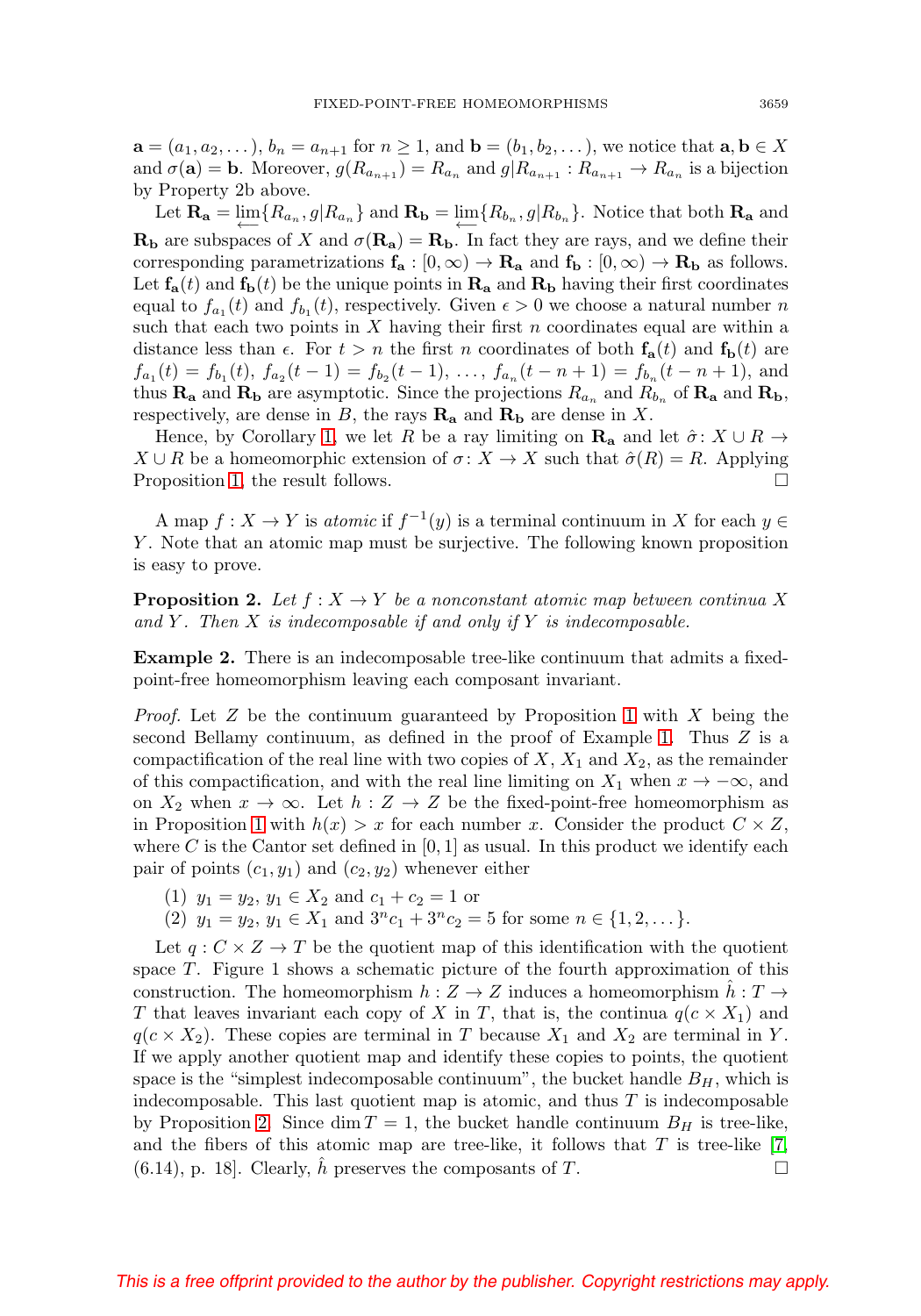

FIGURE 1

**Comments.** In Example [2](#page-4-1) we note that T admits an atomic map onto Knaster's simplest indecomposable chainable continuum  $B_H$  [\[6,](#page-5-8) page 107] with the preimage of each point of  $B_H$  being either a point of T or a copy of Bellamy's continuum X. In our example, each copy of Bellamy's continuum is left invariant by the homeomorphism  $h$ .

**Question 1.** Must every fixed-point-free composant-preserving map (homeomorphism) of an indecomposable tree-like continuum leave some proper subcontinuum invariant?

It is not known if Bellamy's continuum  $X$  is embeddable in the plane. The open question below, with the tree-like assumption included, was raised in [\[5\]](#page-5-2). It was answered in the case when composants are arcwise connected in [\[3\]](#page-5-0).

**Question 2.** Must every composant-preserving map of an indecomposable (treelike) plane continuum have a fixed point?

## **REFERENCES**

- <span id="page-5-3"></span>[1] D. Bellamy, A tree-like continuum without the fixed point property, Houston Journal Math. **6** (1979), 1-14. M[R575909 \(81h:54039\)](http://www.ams.org/mathscinet-getitem?mr=575909)
- <span id="page-5-6"></span>[2] J. B. Fugate and L. Mohler, A note on fixed points in tree-like continua, Topology Proceedings **2** (1977), 457-460. M[R540622 \(80k:54062\)](http://www.ams.org/mathscinet-getitem?mr=540622)
- <span id="page-5-0"></span>[3] C. L. Hagopian, Fixed points of arc-component-preserving maps, Trans. Amer. Math. Soc. **306** (1988), 411-420. M[R927698 \(89d:54022\)](http://www.ams.org/mathscinet-getitem?mr=927698)
- <span id="page-5-1"></span>[4] C. L. Hagopian, The fixed-point property for deformations of tree-like continua, Fundamenta Math. **155** (1998), 161–176. M[R1606519 \(99b:54046\)](http://www.ams.org/mathscinet-getitem?mr=1606519)
- <span id="page-5-2"></span>[5] C. L. Hagopian, Fixed points in indecomposable k-junctioned tree-like continua, Proc. Amer. Math. Soc. **138** (2010), 1511-1515. M[R2578546 \(2011d:54054\)](http://www.ams.org/mathscinet-getitem?mr=2578546)
- <span id="page-5-8"></span>[6] S. Macías, Topics on Continua (2005), Chapman and Hall/CRC, Boca Raton, London, New York, Singapore. M[R2147759 \(2006f:54035\)](http://www.ams.org/mathscinet-getitem?mr=2147759)
- <span id="page-5-7"></span>[7] T. Ma´ckowiak and E. D. Tymchatyn, Continuous mappings on continua. II, Dissert. Math. **225** (1984), 1-57. M[R739739 \(87a:54048\)](http://www.ams.org/mathscinet-getitem?mr=739739)
- <span id="page-5-4"></span>[8] P. Minc, A tree-like continuum admitting fixed point free maps with arbitrarily small trajectories, Topology Appl. **46** (1992), 99–106. M[R1184108 \(94a:54108\)](http://www.ams.org/mathscinet-getitem?mr=1184108)
- <span id="page-5-5"></span>[9] P. Minc, A hereditarily indecomposable tree-like continuum without the fixed-point property, Trans. Amer. Math. Soc. **352** (2000), 643–654. M[R1695031 \(2000k:54029\)](http://www.ams.org/mathscinet-getitem?mr=1695031)